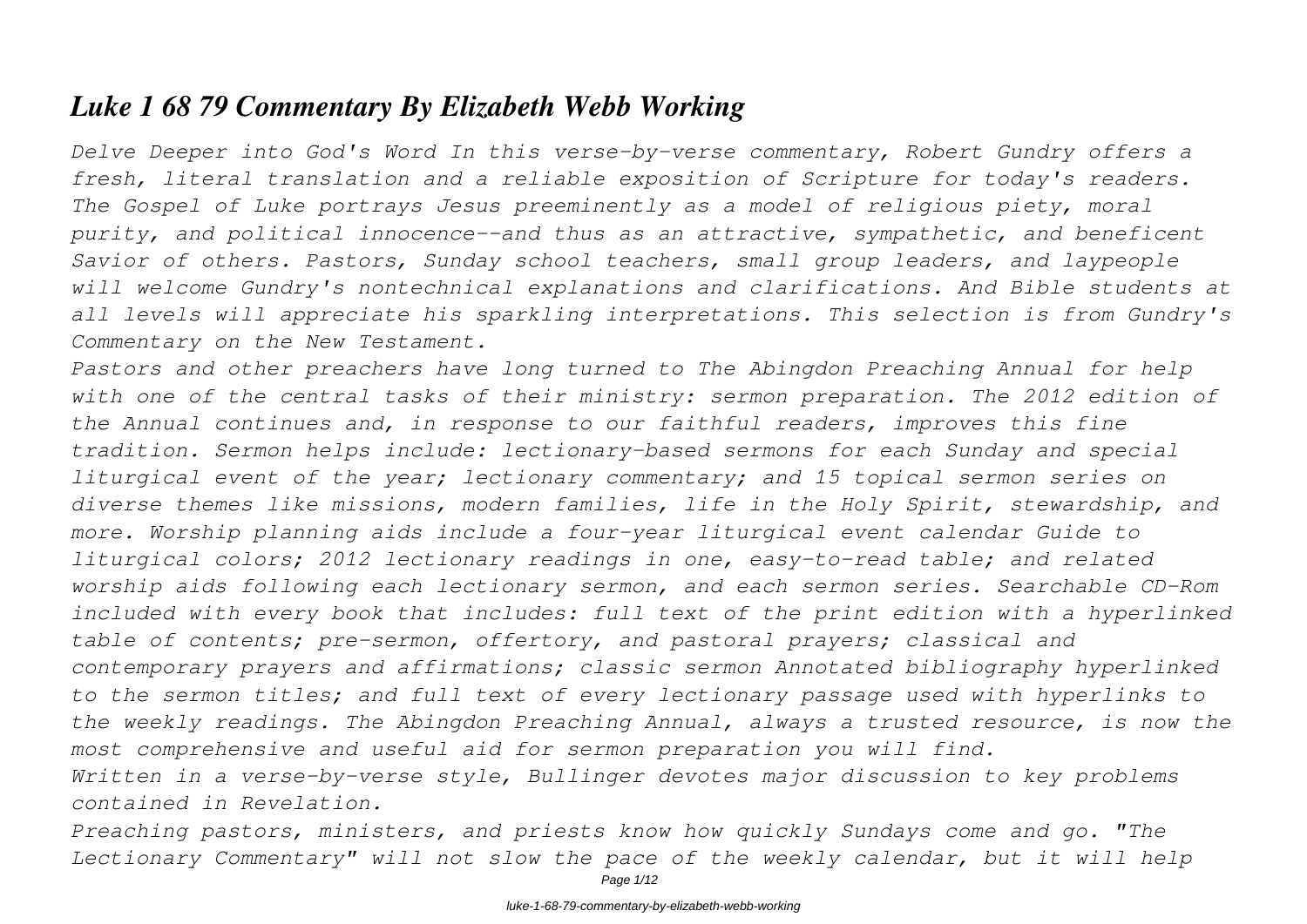*assure that sermon preparation begins with a solid engagement with Scripture. Designed to "jump start" the difficult task of sermon preparation, this indispensable three-volume work gathers exegetical essays on biblical texts from the Revised Common Lectionary. Covering every Sunday of the three-year liturgical cycle, as well as Christmas Day, Epiphany, and Ascension Day, the readings are arranged in canonical order so as to be of use to all preachers. Seventy-eight pastors, priests, and teachers from a variety of Christian traditions have contributed their insights to "The Lectionary Commentary." Designed to answer the question "What does the preacher need to know about this text in order to preach a faithful sermon from it?," each of their essays closely considers its specific biblical text, all the while remaining alert to the contemporary context in* which the sermon will be spoken and heard. The result is an invaluable resource that will *aid in the difficult task of facilitating a meaningful encounter between Holy Scripture and our modern world. This volume, "The Third Readings: The Gospels," provides exegetical commentary on the lectionary readings for the witnesses to Jesus Christ written by Matthew, Mark, Luke, and John. Also unique to this volume is an excellent essay by C. Clifton Black on Augustinian preaching and the nurture of Christians. Consulting Editors: Richard A. Burridge Thomas W. Gillespie Colin E. Gunton Robert W. Jenson James F. Kay*

*Hughes Oliphant Old FlemingRutledge Marguerite Shuster*

*Luke (Understanding the Bible Commentary Series)*

*A Monthly Publication for the Clergy*

*Periodical Articles on Religion, 1890-1899*

*Year C, Volume 1, Advent through Epiphany*

*Commentary on Luke*

*Commentary on Revelation*

The authors build on their earlier social-scientific works and enhance the highly successful commentary model they developed in their social-scientific commentaries. This volume is a thoroughly revised edition of this popular commentary. They include an introduction that lays the foundation for their interpretation, followed by an examination of each unit in the Synoptics, employing methodologies of cultural anthropology, macrosociology, and social psychology.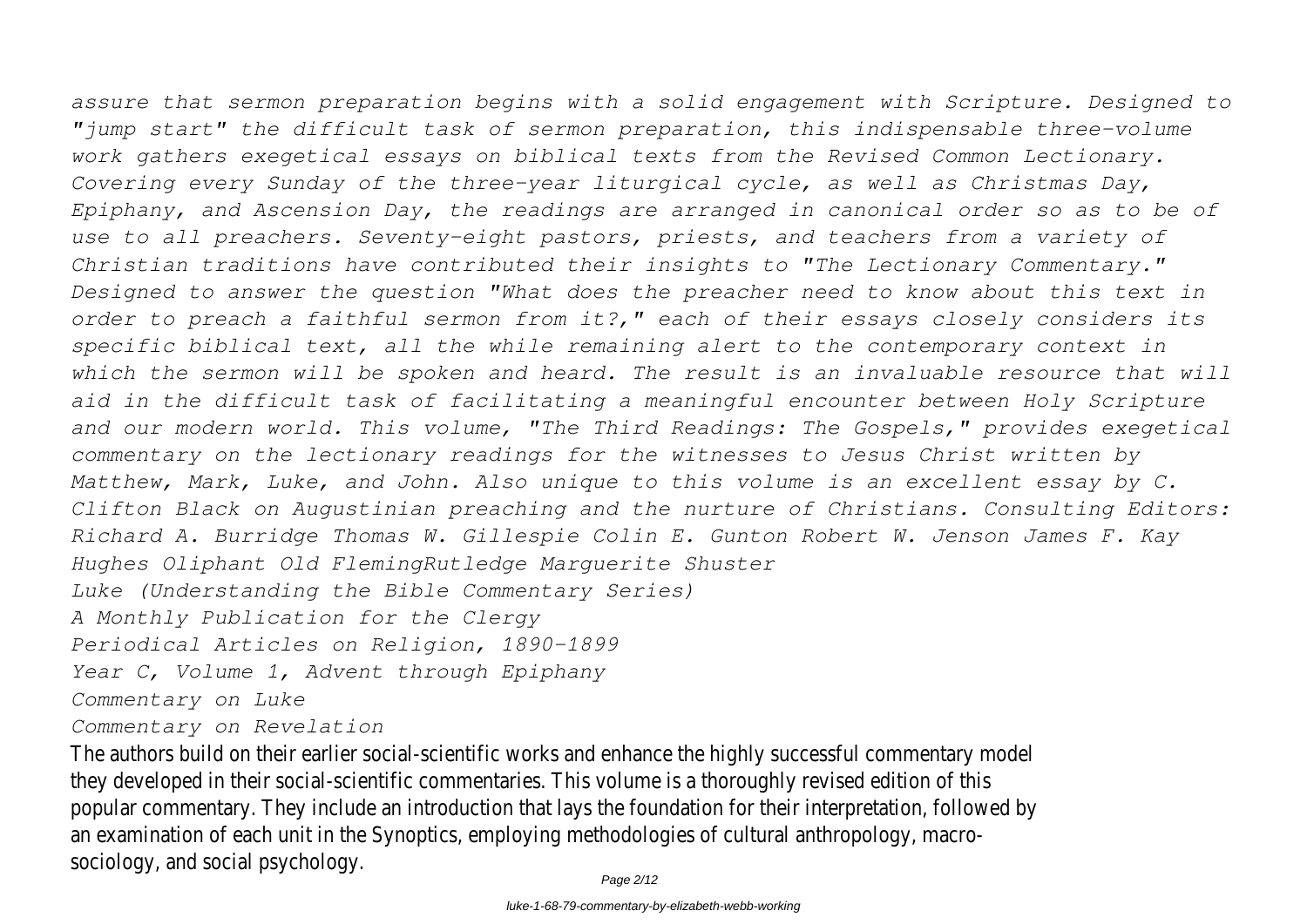Each chapter is summed up in its contents, each paragraph reduced to its proper heads, the sense given, and largely illustrated with practical remarks and observations.

The Bible Knowledge Commentary from Dallas Seminary will be welcomed by a wide spectrum of Bible students, from the beginner, who will find it easy to understand and easy to use, to the advanced, who will find it consistently thorough and reliable.

Preaching pastors, ministers, and priests know how quickly Sundays come and go. Protecting time for study and theological reflection is an art not easily mastered. The fast pace of church life collides with the need to ground sermons in careful exegesis and extensive dialogue with biblical texts. "The Lectionary Commentary" will not slow the pace of the weekly calendar, but it will help assure that sermon preparation begins with a solid engagement with Scripture. This superb three-volume work offers exegetical essays on the biblical texts from the Revised Common Lectionary, Years A, B, and C. All the Sundays of the three-year cycle are included, as well as the texts for Christmas Day, Epiphany, and Ascension Day. This volume, "The First Readings: Old Testament and Acts," provides exegetical commentary on the lectionary readings from Genesis to Malachi, and from the first seventeen chapters of Acts. Also unique to this volume is an excellent essay on "Preaching as Worship" by Hughes Oliphant Old. The authors of "The Lectionary Commentary" are an ecumenical mix of respected pastors, priests, ministers, and teachers for whom exegesis for preaching is a vocational and personal interest. Some are preachers who value exegesis; others are exegetes who value preaching. All value the Revised Common Lectionary as a guide for good preaching. Designed to answer the question "What does the preacher need to know about this text in order to preach a faithful sermon from it?," the essay in each chapter closely considers its specific biblical text and provides theological reflection, all the while remaining alert to the contemporary context in which the sermon will be spoken and heard.These are not books of sermons. They leave homiletical work to the preacher, who is called to contextualize the gospel from biblical texts. Rather, these essays are meant to serve as exegetical "jump starts," giving preachers a firm place to stand in the text while at the same time stimulating the concerns they bring to sermon preparation. The result is an invaluable resource intended to aid in the difficult task of facilitating a meaningful encounter between Holy Scripture and our modern world.Consulting Editors: Richard A. Burridge Thomas W. Gillespie Colin E. Gunton Robert W. Jenson James F. Kay Hughes Oliphant Old Fleming Rutledge Marguerite Shuster Fortress Commentary on the Bible Motivational and Inspirational Real Life Stories Page 3/12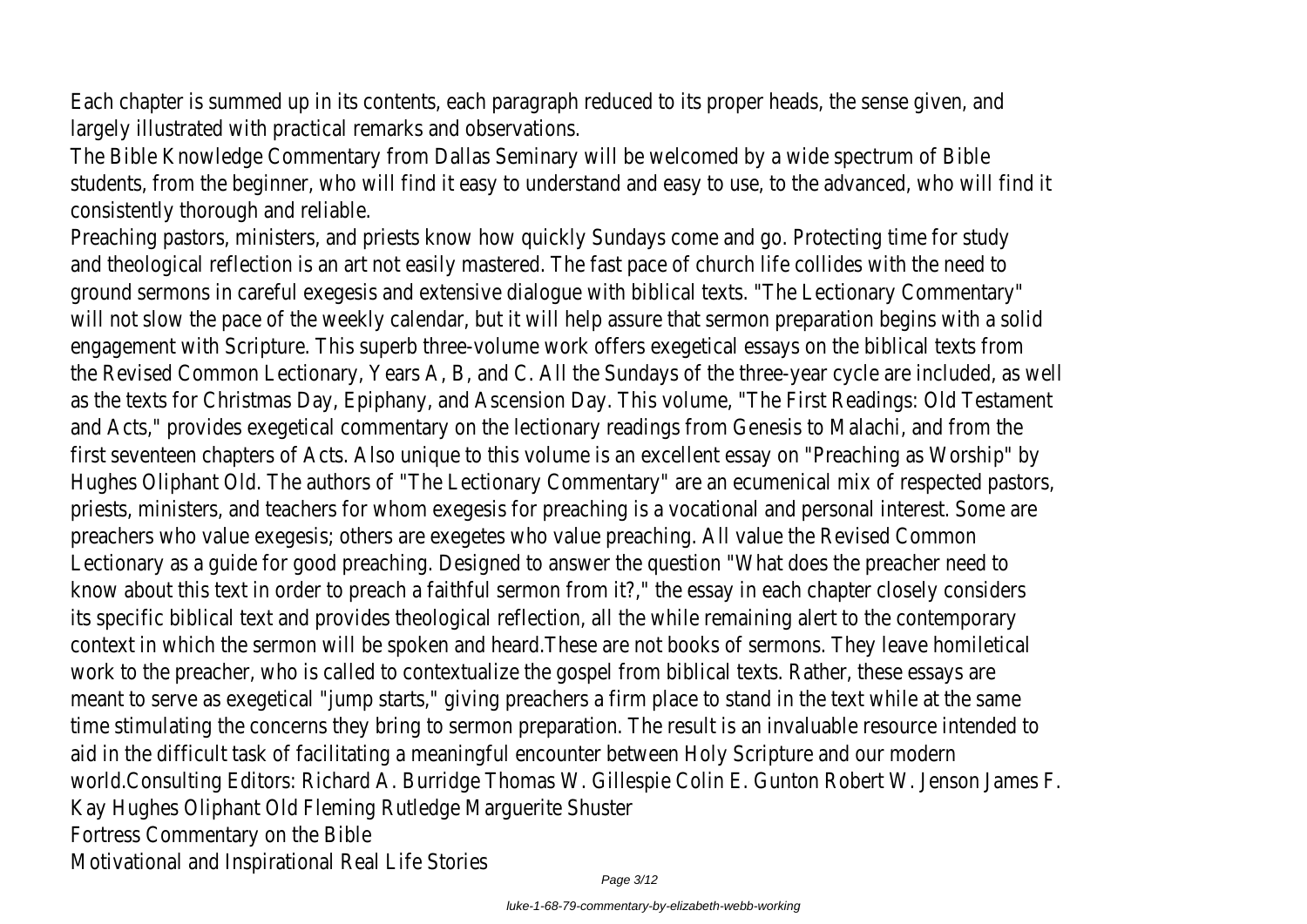# On the Whole Bible

New Perspectives on the Nativity

Abingdon New Testament Commentaries | Luke

The American Ecclesiastical Review;

This NIV Value Outreach Bible is a low-cost softcover Bible perfect for churches and ministries buying in bulk to present to firsttime Bible readers.

The Abingdon New Testament Commentaries series offers compact, critical commentaries on the writings of the New Testament. These commentaries are written with special attention to the needs and interests of theology students, but they will also be useful for students in upper-level college or university settings, as well as for pastors and other church leaders. In addition to providing basic information about the New Testament texts and insights into their meanings, these commentaries exemplify the tasks and procedures of careful, critical exegesis. In this volume, Robert C. Tannehill focuses on the significance of the Gospel of Luke in its final form for its original audience. Drawing on his own extensive previous work on Luke as a literary narrative as well as on recent studies of the ancient Mediterranean social world, Tannehill suggests that modern readers will find that certain features of Luke's Gospel only take on significance—or deeper significance—when matched with an appropriate historical and cultural context in the first century. "This commentary is designed to meet the needs of sophisticated nonspecialist students of the Bible. The evangelist's literary genius, frequently displayed in multivalent diction and imagery, finds in Robert Tannehill a faithful and sensitive interpreter. Social-scientific criticism, use of cultural anthropology, and frequent correction of renderings in the New Revised Standard Version appear without undue intrusiveness. This is a work well done." –Frederick W. Danker, Christ Seminary-Seminex/ Lutheran School of Theology at Chicago

This updated second edition of the Catechism of the Catholic Church incorporates all the final modifications made in the complete, official Latin text, accompanied by line-by-line explanations of orthodox Catholicism, summaries of each section, a detailed index, extensive cross-references, and helpful footnotes.

In the Lord's recovery during the past five hundred years the church's knowledge of the Lord and His truth has been continually progressing. This monumental and classical work by Brother Witness Lee builds upon and is a further development of all that the Lord has revealed to His church in the past centuries. It is filled with the revelation concerning the processed Triune God, the living Christ, the life-giving Spirit, the experience of life, and the definition and practice of the church. In this set Brother Lee has kept three basic principles that should rule and govern every believer in their interpretation, development, and expounding of the truths contained in the Scriptures. The first principle is that of the Triune God dispensing Himself into His chosen and redeemed people; the second principle is that we should interpret, develop, and expound the truths contained in the Bible with Christ for the church; and the third governing principle is Christ, the Spirit, life, and the church. No other study or exposition of the New Testament conveys the life nourishment or ushers the reader into the divine revelation of God's holy

luke-1-68-79-commentary-by-elizabeth-webb-working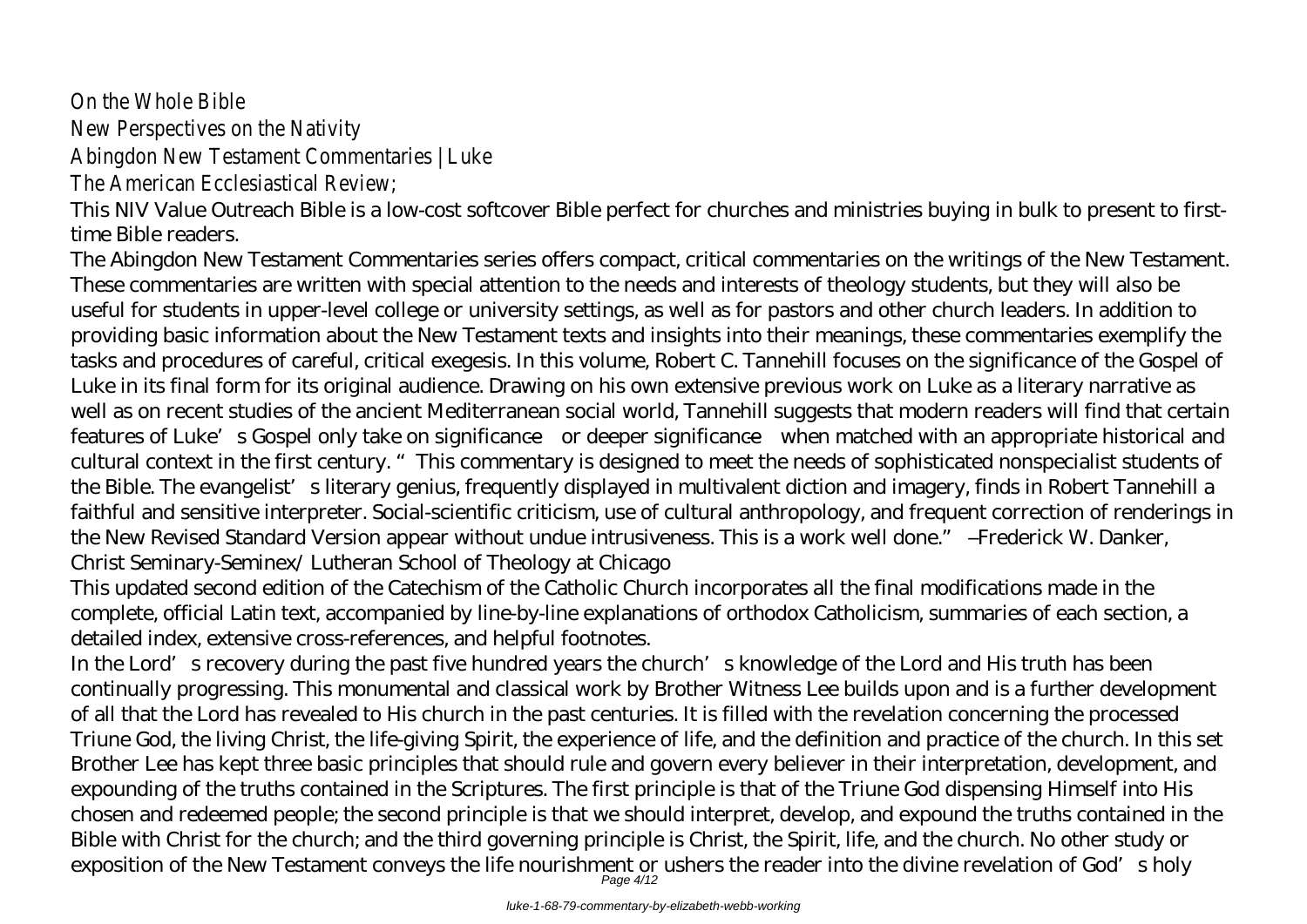# Word according to His New Testament economy as this one does. Hosea-Micah (Baker Commentary on the Old Testament: Prophetic Books) Life-Study of John Jon Courson's Application Commentary

# The Wiersbe Bible Commentary: Old Testament Commentary on the New Testament Use of the Old Testament

# The Abingdon Preaching Annual 2012

Designed to empower preachers as they lead their congregations to connect their lives to Scripture, Connections features a broad set of interpretive tools that provide commentary and worship aids on the Revised Common Lectionary. For each worship day within the three-year lectionary cycle, the commentaries in Connections link the individual lection reading with Scripture as a whole as well as to the larger world. In addition, Connections places each Psalm reading in conversation with the other lections for the day to highlight the themes of the liturgical season. Finally, sidebars offer additional connections to Scripture for each Sunday or worship day. This nine-volume series is a practical, constructive, and valuable resource for preachers who seek to help congregations connect more closely with Scripture. This volume covers Year C for the season after Pentecost.

This commentary uses extreme detail to take the reader right into New Testament settings, not through theology or word study, but through the sights and sounds of the world where Christ and His disciples walked!

This book helps you dig deeper into the Christian life and discover the essentials of the faith -- essentials that enable you to experience Christian discipleship at a richer and more mature level.

With this final installation in this six-volume set. Dr. Wiersbe has covered the entire Bible!

Commentary on Luke (Commentary on the New Testament Book #3)

My Favorite Christmas

Commentary on the New Testament

Connections: A Lectionary Commentary for Preaching and Worship

Returning to Our Roots

# Text, Thought, and Practice in Qumran and Early Christianity

Verse-by-verse explanations with a literal translation Shouldn't a Bible commentary clarify what God's Word actually says? Going beyond questions of authorship, date, sources, and historicity, respected linguist and teacher Gundry offers a one-volume exposition of the New Testament that focuses on what is most useful for preaching, teaching, and individual study--what the biblical text really means. Providing interpretive observations in a "breezy" style that's easy to read and adaptable for oral use in pulpit or classroom presentations, Gundry directs his book to an evangelical audience. His crisp translation of the New Testament inserts various phrasings of passages in brackets, allowing for smooth transition from original text to alternative and contemporary readings. SAMPLE TEXT OF TRANSLATION JOHN'S PREDICTING A MORE POWERFUL BAPTIZER THAN HE (Mark 1:1-8) 1:1-3: The beginning of the gospel of Jesus Christ, God's Son, according as it's written in Isaiah the prophet, "Behold, I'm sending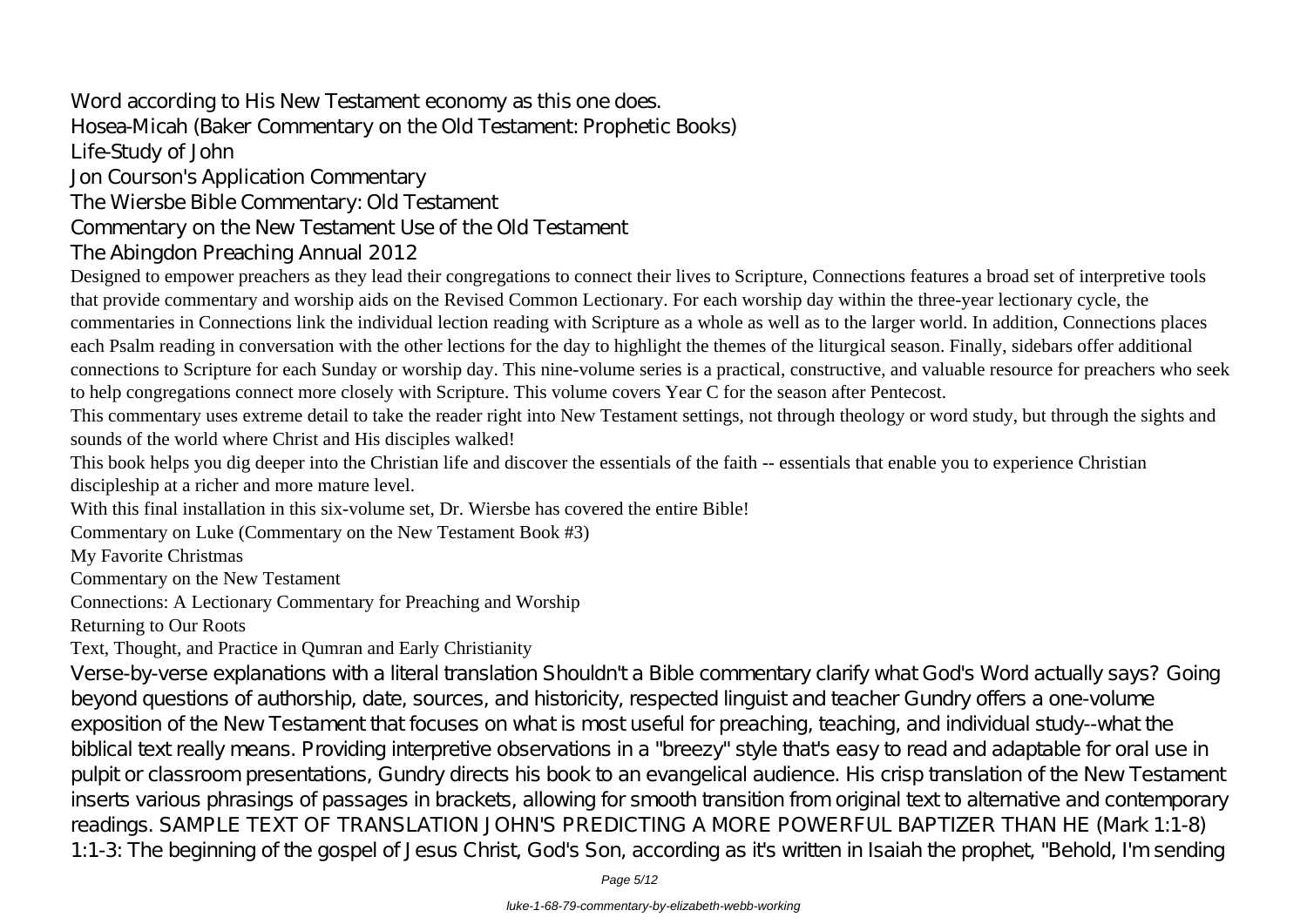my messenger before your face [= ahead of you], who'll pave your way [= the road you'll travel], [the messenger who is] the voice of one crying out in the wilderness, 'Prepare the way of the Lord. Make his paths straight.'" Pastors, Sunday school teachers, smallgroup leaders, and laypeople will welcome Gundry's non-technical explanations and clarifications. And Bible students at all levels will appreciate his sparkling interpretations of the NT Scriptures. A trustworthy quide for anybody wanting to delve deeper into God's Word. SAMPLE TEXT OF COMMENTS "Gospel" means "good news." Jews would associate this good news with Isaiah 52:7. Non-Jews would think of the good news of an emperor's accession to power, birthday, visit to a city, military victory, or bringing of prosperity to the empire. But Mark's good news has to do with the salvation and victory brought by Jesus over evil in all its demonic and physical forms. "The gospel of Jesus Christ" therefore means "the gospel about Jesus Christ" and refers to a proclaimed message ("the voice of one crying out"), not a book (though because books like Mark's contain that proclaimed message, the term came to refer to those books in the capitalized form of "Gospels" to distinguish them from the message, kept uncapitalized as "gospel").

Designed to empower preachers as they lead their congregations to connect their lives to Scripture, Connections features a broad set of interpretive tools that provide commentary and worship aids on the Revised Common Lectionary. For each worship day within the three-year lectionary cycle, the commentaries in Connections link the individual lection reading with Scripture as a whole as well as to the larger world. In addition, Connections places each Psalm reading in conversation with the other lections for the day to highlight the themes of the liturgical season. Finally, sidebars offer additional connections to Scripture for each Sunday or worship day. This nine-volume series is a practical, constructive, and valuable resource for preachers who seek to help congregations connect more closely with Scripture.

The Fortress Commentary on the Bible: The Old Testament and Apocrypha and Fortress Commentary on the Bible: The New Testament present a balanced synthesis of current scholarship on the Bible, enabling readers to interpret Scripture for a complex and pluralistic world. Introductory articles in each volume discuss the dramatic challenges that have shaped contemporary interpretation of the Bible. Commentary articles set each book of the Old and New Testaments and the Apocrypha in its historical and cultural context, discuss the themes in each book that have proven most important for the Christian interpretive tradition, and introduce the most pressing questions facing the responsible use of the Bible today. The writers are renowned authorities in the historical interpretation of the Old and New Testaments, sensitive to theological and cultural issues arising in our encounter with the text, richly diverse in social locations and vantage points, representing a broad array of theological commitment—Protestants, Catholics, Jews, and others, and alive to the ethical consequences of interpretation today. A team of six scholar editors and seventy contributors provide clear and concise commentary on key sense units in each book of the Old Testament, Apocrypha, and New Testament. Each unit is explored through the lenses of three levels of commentary based on these critical questions. The result is a commentary that is comprehensive and useful for gaining insights on the texts for preaching, teaching, and research. In addition to the commentary essays on each book, the volumes also contain major essays that introduce each section of Scripture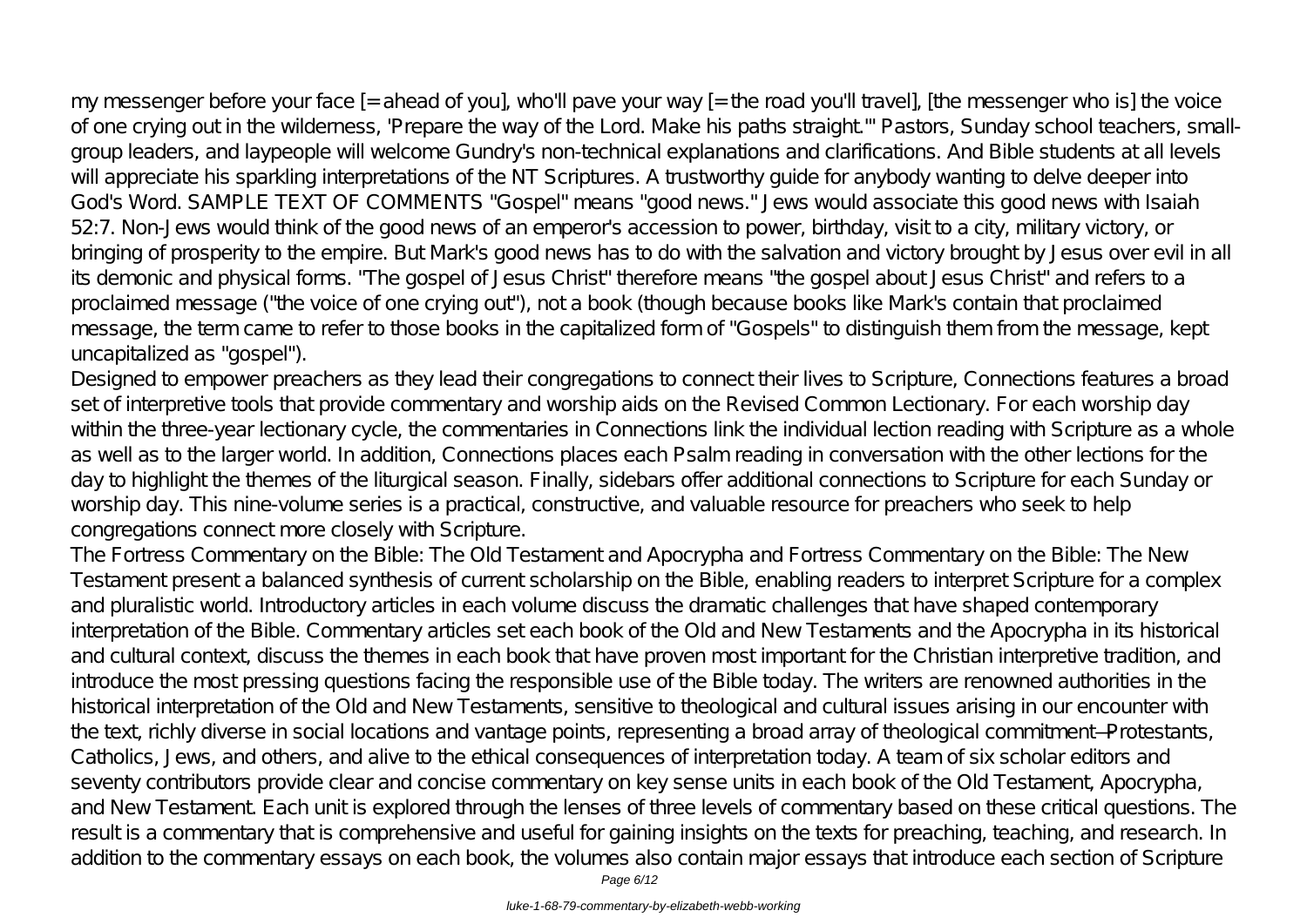and explore critical questions as well as up-to-date and comprehensive bibliographies for each book and essay.

The Understanding the Bible Commentary Series helps readers navigate the strange and sometimes intimidating literary terrain of the Bible. These accessible volumes break down the barriers between the ancient and modern worlds so that the power and meaning of the biblical texts become transparent to contemporary readers. The contributors tackle the task of interpretation using the full range of critical methodologies and practices, yet they do so as people of faith who hold the text in the highest regard. Pastors, teachers, and lay people alike will cherish the truth found in this commentary series.

Bible Knowledge Commentary

The Lectionary Commentary: Theological Exegesis for Sunday's Texts, The First Readings:

My First Hands-On Bible

Genesis to Revelation

Zondervan King James Version Commentary

Sinners in the Hands of an Angry God

**Motivational and Inspirational Real-Life Stories – Equipping Christians for Business and Kingdom Effectiveness in the Marketplace is a book written to raise Business effectiveness and kingdom mindedness for Christians in the marketplace. What is my motivation for writing this book and why would you want to read it? Jesus, during His pilgrimage here on earth, spent a healthy dose of His time with marketplace people than in the synagogue. His disciples were also selected from the marketplace. Jesus engaged the marketplace with stories, parables, illustrations to communicate kingdom truth to the market using everyday business concepts. We, His followers spend more of our time in the marketplaces than in worship centers. We need to develop ways of reaching the lost in the marketplace. We also need to learn some fundamental principles that we can deploy into the market that is founded on the Holy scriptures. After more than 27 years' operating actively in the marketplace, with constant ups and downs, booms and burst, losses and gains scenarios, there is no doubt that businesses require a healthy dose of tips, tricks, motivational and inspirational stories at those crucial moments that can make a difference between winning and losing. Our goal is to help you make good success as the holy books says and provide consultancy /counsel where and when needed through our writings, email engagements and other channels of communications as the need arise. You will learn how to communicate kingdom truths in business settings and win some souls for the kingdom of God. You will also receive the following motivational and inspirational quotes from great minds within the business world for excellent productivity to cover you for the week. Stories from the Holy Books that depict**

Page 7/12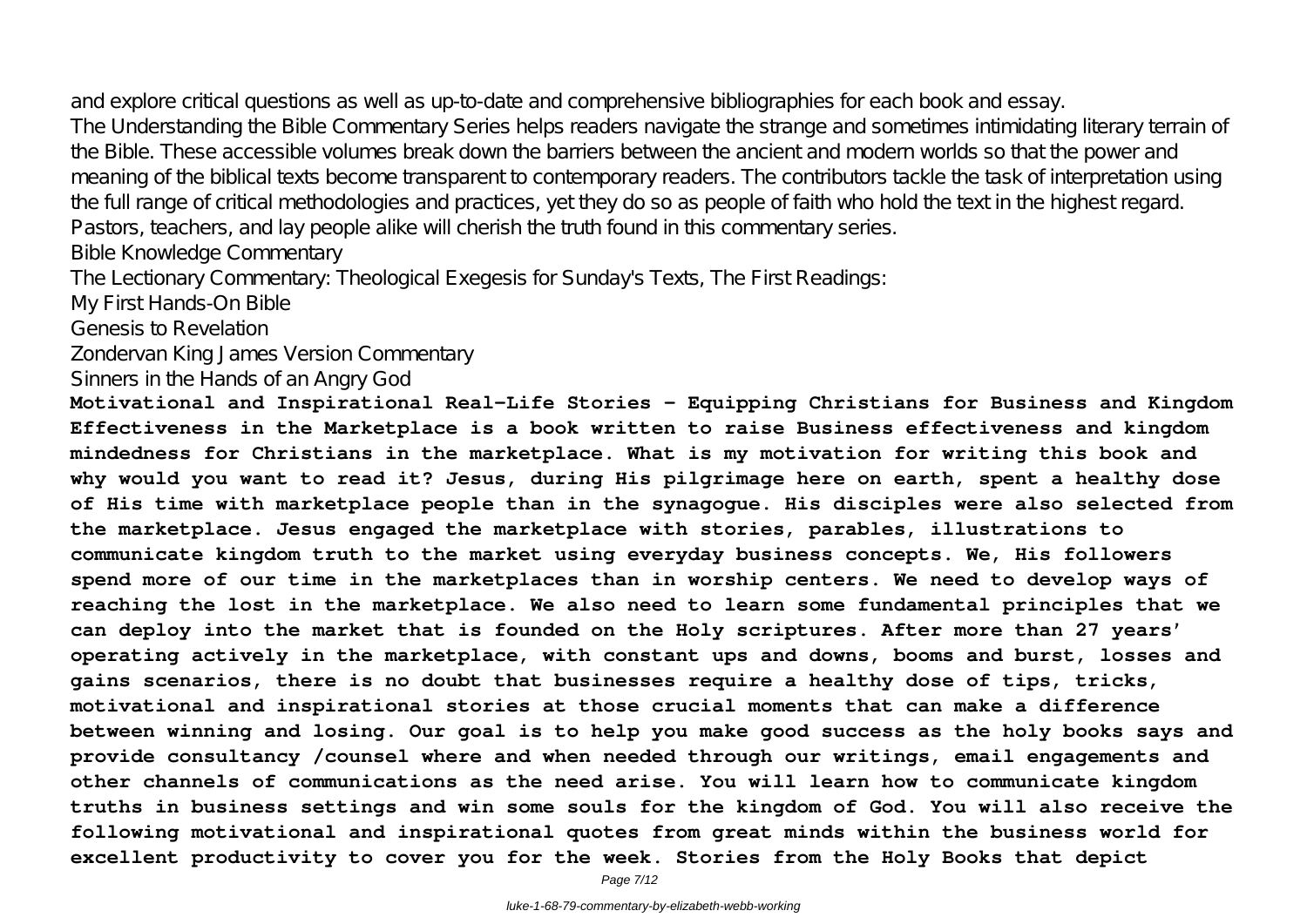**excellent business principles and practices for your business and much, much more! Proven Business Productivity tools to help you succeed in your online and offline business 40 Messianic Prophecies and their fulfilments Closing with Sharing the gospel We developed this through eleven series into 11 chapters. This is a compilation from those series to help our kinesthetic audience or others who prefer this medium of communication. We hope you like it and we pray it will make you an effective kingdom disciple-maker in Jesus name, Amen**

**The 13 papers comprising this volume treat afresh the connections between the Dead Sea and early Christian texts. Topics covered include exegetical issues; prophecy, demonology, messianism; canon and the rise of commentary; the Fourth Gospel and the Dead Sea Scrolls.**

**What makes this commentary on Luke stand apart from others is that, from beginning to end, this is a literary analysis. Because it focuses solely on the Gospel as it appears and not on its source or origin, this commentary richly and thoroughly explores just what Luke is saying and how he says it.**

**Let one of the most beloved and respected Bible teachers of our time guide you verse-by-verse through the Scriptures with The Wiersbe Bible Commentary Old Testament, the trusted reference you'll love to read.**

**Commentary on the Whole Bible**

**The Old Testament and Acts**

**Two Volume Set**

**Abingdon New Testament Commentaries: Luke**

**The Bible Exposition Commentary**

### **Volume 3, New Testament (Matthew - Revelation)**

Few Bible commentators simultaneously articulate both insightful spiritual truths and memorable life applications for readers who want to be relevant witnesses for Jesus Christ. Gifted Bible preacher and inspiring teacher Jon Courson effortlessly combines both in this easy-to-read, verse-based devotional commentary on the New Testament. Pastor Jon's years of immersion in God's Word, as he regularly preached from the Bible, produced faithful, valuable teaching that is both a scholarly work and an encouragement for living the Christian life. His application commentaries combine the following elements in a unique blend of pertinent information and needed inspiration: Deep love for God's word Colorful cultural insights Insightful historical information Applicable topical studies Vivid illustrations and stories Humorous, practical, and inspiring life lessons Jon Courson's devotional commentaries offer thorough and comprehensive teaching along with practical, in-depth topical studies in a very readable and comfortable expositional style.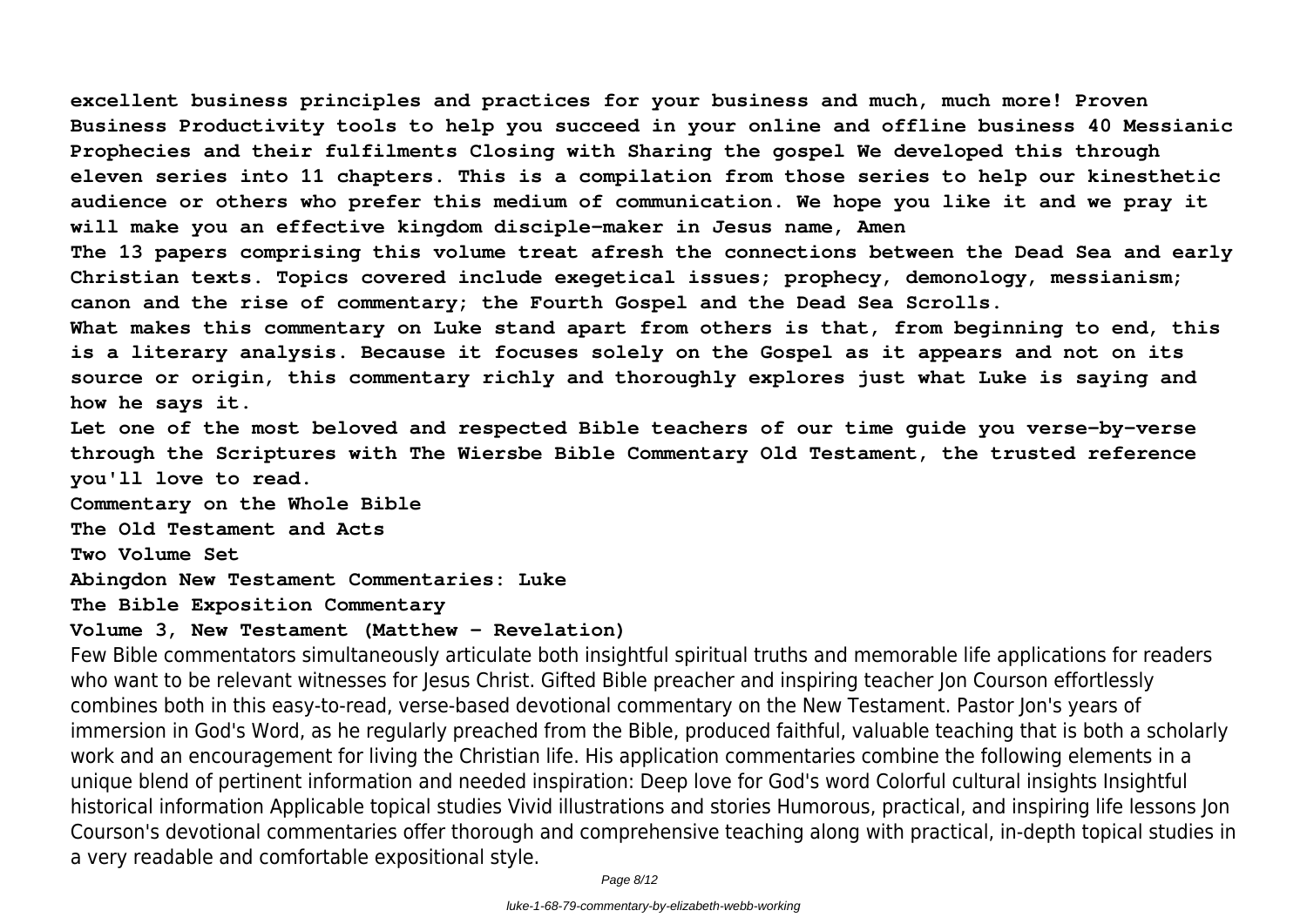Readers of the New Testament often encounter quotes or allusions to Old Testament stories and prophecies that are unfamiliar or obscure. In order to fully understand the teachings of Jesus and his followers, it is important to understand the large body of Scripture that preceded and informed their thinking. Leading evangelical scholars G. K. Beale and D. A. Carson have brought together a distinguished team to provide readers with a comprehensive commentary on Old Testament quotations, allusions, and echoes that appear from Matthew through Revelation. College and seminary students, pastors, scholars, and interested lay readers will want to add this unique commentary to their reference libraries. Contributors Craig L. Blomberg (Denver Seminary) on Matthew Rikk E. Watts (Regent College) on Mark David W. Pao (Trinity Evangelical Divinity School) and Eckhard J. Schnabel (Trinity Evangelical Divinity School) on Luke Andreas J. Köstenberger (Southeastern Baptist Theological Seminary) on John I. Howard Marshall (University of Aberdeen) on Acts Mark A. Seifrid (Southern Baptist Theological Seminary) on Romans Roy E. Ciampa (Gordon-Conwell Theological Seminary) and Brian S. Rosner (Moore Theological College) on 1 Corinthians Peter Balla (Károli Gáspár Reformed University, Budapest) on 2 Corinthians Moisés Silva (author of Philippians in the Baker Exegetical Commentary on the New Testament) on Galatians and Philippians Frank S. Thielman (Beeson Divinity School) on Ephesians G. K. Beale (Wheaton College Graduate School) on Colossians Jeffrey A. D. Weima (Calvin Theological Seminary) on 1 and 2 Thessalonians Philip H. Towner (United Bible Societies) on 1 and 2 Timothy and Titus George H. Guthrie (Union University) on Hebrews D. A. Carson (Trinity Evangelical Divinity School) on the General Epistles G. K. Beale (Wheaton College Graduate School) and Sean M. McDonough (Gordon-Conwell Theological Seminary) on Revelation

Readers will look back with fondness to their own favorite moments surrounding the Christmas season as they catch a glimpse into the humorous, lighthearted, and spiritually poignant memories of some of their favorite Christian personalities from all walks of life, including actors, athletes, musicians, politicians, and authors. The stories and anecdotes from contributors like Steven Curtis Chapman, Jimmy Carter, Natalie Grant, Jerry Jenkins, Nicole C. Mullen, Luis Palau, Kurt Warner and many others—will be a Yule time pleasure for readers. Amidst the rush and hustle of the season, My Favorite Christmas inspires us with down-to-earth and heavenly heartwarming stories from favorite celebrities—and helps us reflect on our own cherished holiday moments.

Presets eighty-five Bible stories from the Old and New Testament, New Living translation, and includes special prayers and activities for each story.

The Bible Knowledge Background Commentary

A Commentary on the New Testament

The Proof Texts of the Catechism with a Practical Commentary

Proceedings of the Ninth International Symposium of the Orion Center for the Study of the Dead Sea Scrolls and Associated Literature, Jointly Sponsored by the Hebrew University Center for the Study of Christianity, 11-13 January, 2004 Sacra Pagina: The Gospel of Luke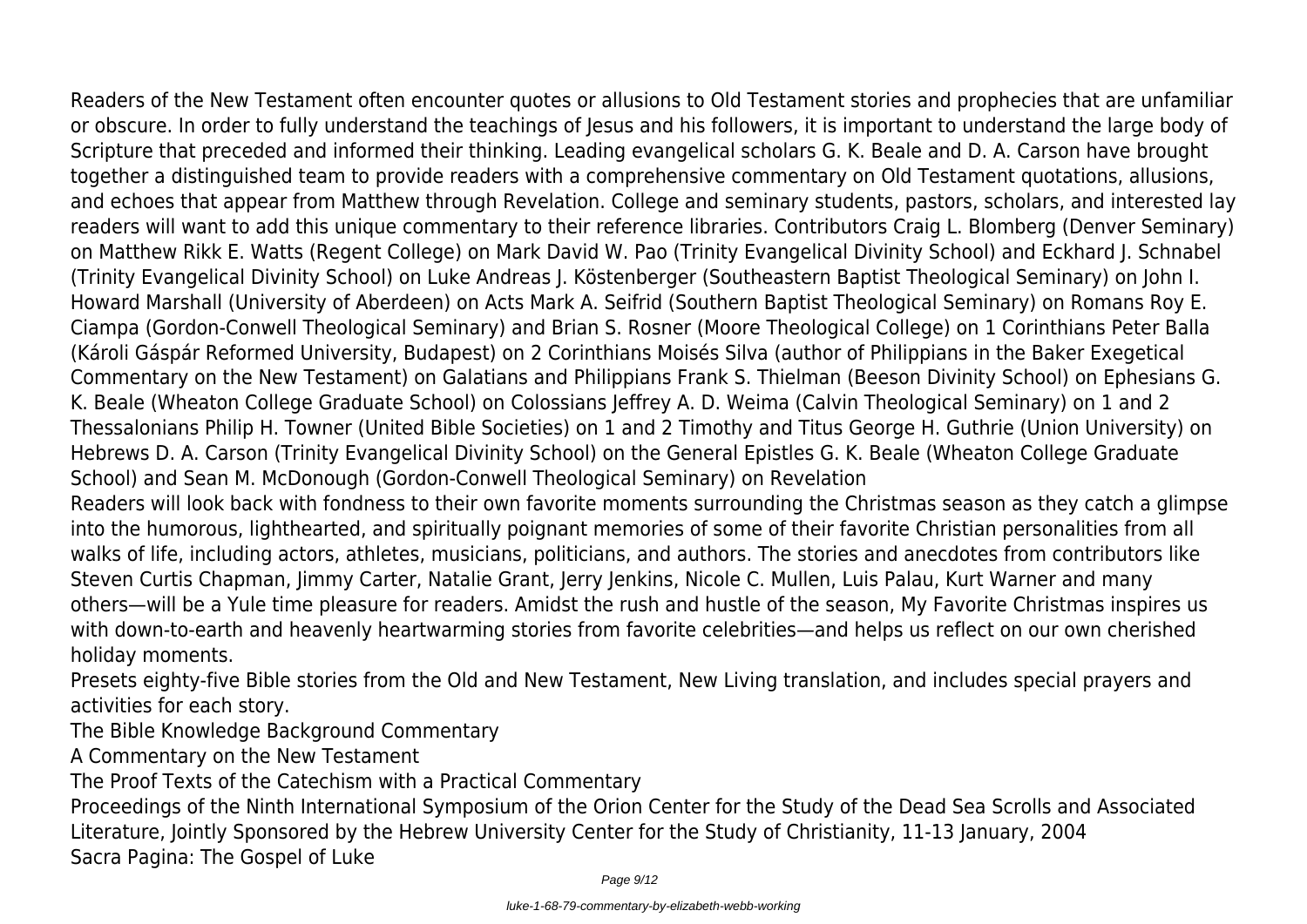# John's Gospel, Hebrews-Revelation

Preached at Enfield, Connecticut on July 8, 1741, this is perhaps the greatest sermon ever preached in America—and is certainly among the most well known. Owing to its forthright dealing with God's wrath and His intense hatred of sin and the sinner, it is also one of the most controversial. Indeed, for more than three-quarters of the sermon Edwards lays down a relentless stream of the most vivid and horrifying descriptions of the danger facing unregenerate men. While it is difficult to read such graphic language, there is abundant hope in the sermon's conclusion. Edwards puts it this way, "And now you have an extraordinary opportunity, a day wherein Christ has thrown the door of mercy wide open and stands calling and crying with a loud voice to poor sinners." While those who would rather ignore God's justice in favor of His mercy condemn Edwards and his sermon, those who were present and actually heard him preach that day reacted in a decidedly different manner. According to the diary of Reverend Stephen Williams who attended the sermon, "Before the sermon was done there was a great moaning and crying through the whole House, 'what shall I do to be saved; oh, I am going to hell, etc.'" The diary goes on to indicate that Edwards had to interrupt his sermon and come down to minister to those who were under such awful conviction. And so, in spite of what the scoffers might think or say, "the amazing and astonishing power of God" was manifested among the people that day—with many falling not into the hands of an angry God, but into the arms of a mighty Savior.

Furnishing information no one-volume commentary can provide without the clutter or expense of a multivolume set, this two-volume commentary expands on the critically acclaimed study notes of the Zondervan KJV Study Bible. Verse-by-verse expositions unlock the meaning of the King James Bible. Born the son of a clergyman on October 18, 1662, Matthew Henry was ordained into the British Presbyterian Church where he held the pastorate in Chester from 1687 to 1712. He was widowed, married again and had 10 children, three whom died in infancy. Henry died in 1714. Henry began work on his commentary as "Notes On The New Testament" in 1704 and the monumental work was completed shortly before his death in 1714. Remembered as a caring pastor, a passionate lover of the Word of God, and a man of great personal integrity, Matthew Henry has left his mark on the hearts of countless Christians who seek a deeper understanding of the riches that Scripture contains. This edition of Matthew Henry's Commentary on the Whole Bible uses the King James text and is abridged from the original six volumes while faithfully retaining all of the vibrant themes of that classic work. Everything here is in Matthew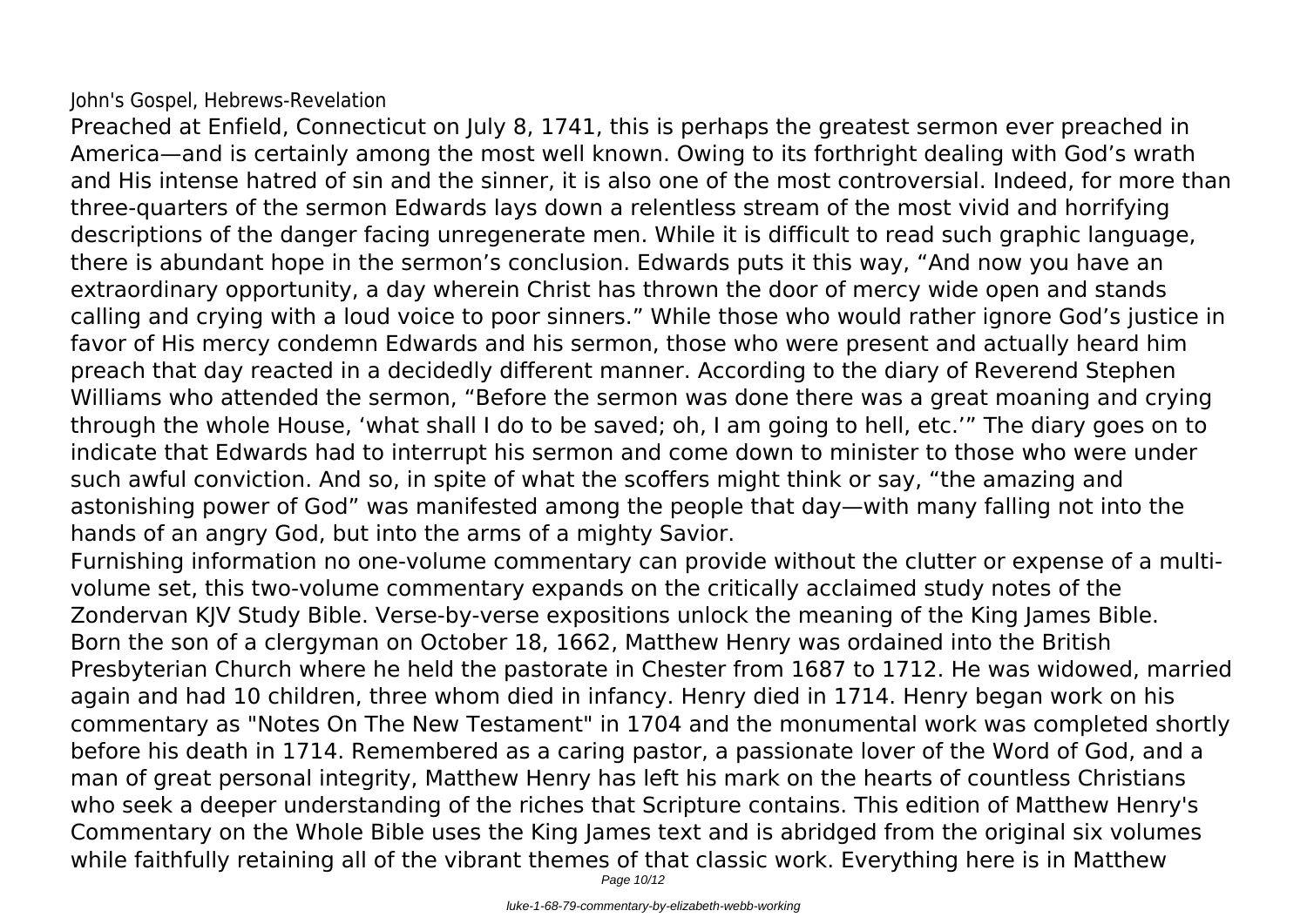Henry's own words and nothing relevant to today's reader has been omitted.

Highly regarded Old Testament scholar John Goldingay offers a substantive and useful commentary on Hosea through Micah and explores the contemporary significance of these prophetic books. This volume, the first in a new series on the Prophets, complements the successful series Baker Commentary on the Old Testament: Wisdom and Psalms (series volumes have sold over 55,000 copies). Each series volume is both critically engaged and sensitive to the theological contributions of the text. Series editors are Mark J. Boda and J. Gordon McConville.

Catechism of the Catholic Church Hermeneia

Growing Deep in the Christian Life

NIV, Value Outreach Bible, Paperback

# Social-science Commentary on the Synoptic Gospels

# The Gospels

The infancy narratives represent some of the most beautiful and intriguing passages in the Gospels. The stories they relate are also arguably the most well-known in the Christian tradition, from the child in the manger to the Magi paying homage to the infant Jesus. However there have been relatively few attempts to consider the stories of the Nativity from modern academic perspectives, examining them from feminist perspectives, poltical standpoints, in cinematic representations as well as more standard but up-to-date academic approaches. New Perspectives on the Nativity attempts to redress this providing a fresh insights on these crucial Christian texts from a cast of distinguished contributors. At the outset, Henry Wansbrough surveys scholarship on the infancy narratives since Raymond Brown's landmark study, The Birth of the Messiah (2nd edition, 1993). Thereafter, four chapters deal with Luke's infancy story. Ian Boxall demonstrates how the narrative offers subtle foreshadowings of the passion and resurrection. Barbara Reid surveys Luke's portrayal of three female prophets (Elizabeth, Mary, and Anna), who prepare for the later presentation of Jesus as a prophet. Leonard Maluf suggests a new understanding of Zechariah's canticle (the Benedictus), by situating it firmly in its Jewish background. Finally, Nicholas King indicates how the "inn" of the nativity prefigures the later journey of the gospel message. The next four contributions are concerned with Matthew's narrative. Warren Carter shows how the conflict between the infant Jesus and the ruling powers is repeated more dramatically in the life and death of the adult Christ. Benedict Viviano proposes that the three stages in Matthew's genealogy of Jesus belong within a grand scheme of seven ages of salvation history. Bernard Robinson investigates Matthew's nativity story within the context of biblical

Page 11/12